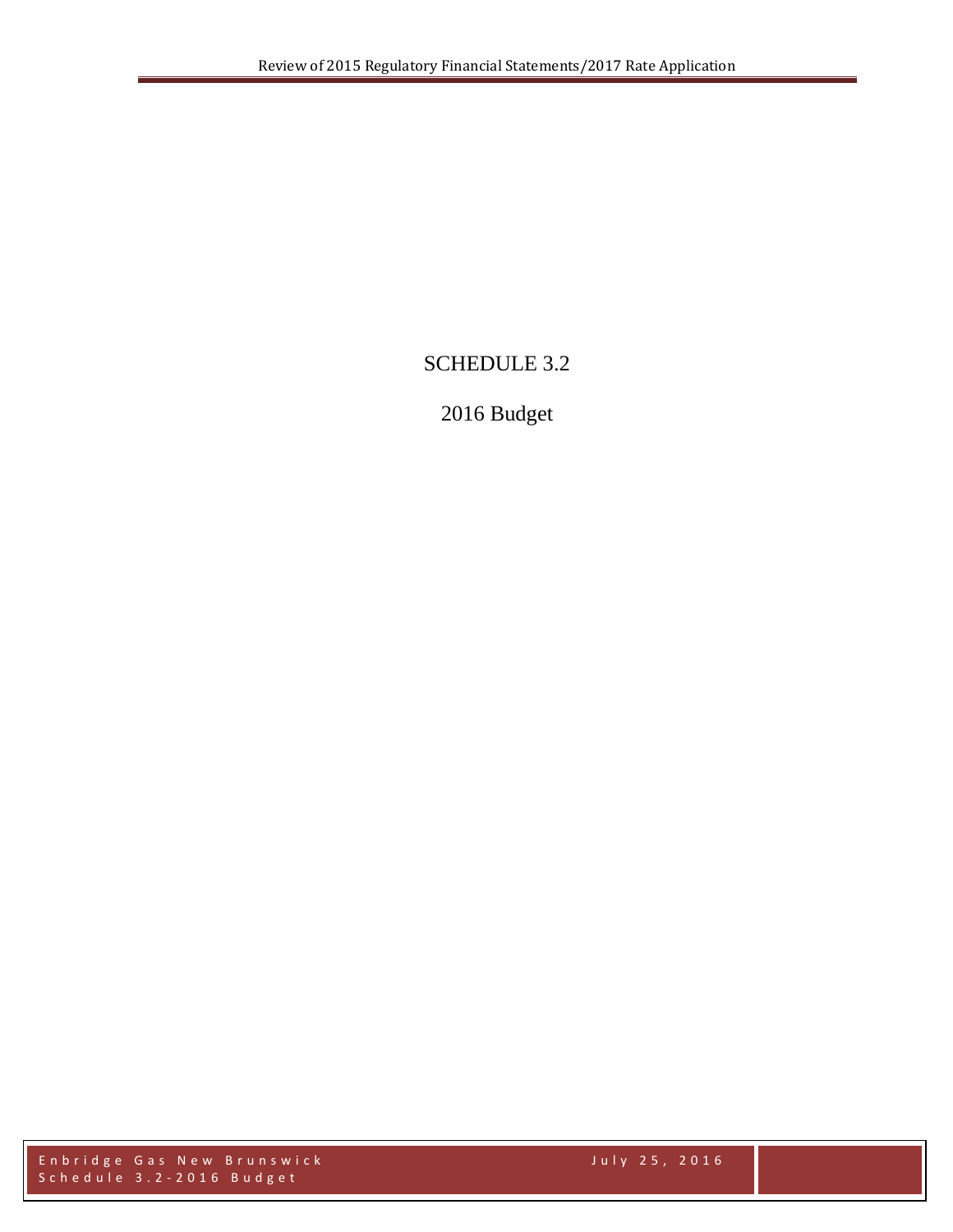Budget Balance Sheet for Regulatory Purposes

As at December 31, 2016

(in thousands of dollars)

| 2             | <b>Assets</b>                                                                                                                        |    | 2016                    |
|---------------|--------------------------------------------------------------------------------------------------------------------------------------|----|-------------------------|
|               | 3 Regulated Assets                                                                                                                   |    |                         |
| 4<br>5        | Property, Plant and Equipment (Note 2)<br>Gas Distributor Plant in Service - Net (includes AFUDC capitalized during 2016 of \$26.4K) | \$ | 176,579                 |
| 6             | <b>Construction Work In Progress - Gas Distributor Plant</b>                                                                         |    | 1,000                   |
| 7             | <b>Total Property, Plant &amp; Equipment</b>                                                                                         |    | 177,579                 |
| 8             | <b>Deferred Charges</b>                                                                                                              |    |                         |
| 9<br>10<br>11 | Deferred Development Costs - Net (Note 3)<br>Development O&M Capitalized Costs - Net (Note 4)<br><b>Total Deferred Charges</b>       |    | 200<br>88,826<br>89,026 |
| 12            | <b>Short Term Investments</b>                                                                                                        |    | 2,967                   |
| 13            | <b>Total Regulated Rate Base Assets</b>                                                                                              |    | 269,572                 |
|               | 14 Other Regulated Assets (Note 5)                                                                                                   |    | 36,164                  |
| 15            | <b>Total Regulated Assets</b>                                                                                                        |    | 305,736                 |
| 16            | <b>Regulatory Deferral (Note 1)</b>                                                                                                  |    | 178,269                 |
| 17            | <b>Total Assets</b>                                                                                                                  | \$ | 484,005                 |
| 18            | <b>Liabilities and Partner's Equity</b>                                                                                              |    |                         |
|               | 19 Partner's Equity (Ratebase) (Note 1)                                                                                              | \$ | 146,809                 |
|               | 20 Long-term Advances from Associates and Affiliates (Note 6)                                                                        |    | 149,500                 |
|               | 21 Other Regulated Liabilities (Note 7)                                                                                              |    | 9,427                   |
| 22            |                                                                                                                                      |    | 305,736                 |
|               | 23 Partner's Equity (Regulatory Deferral)                                                                                            |    | 178,269                 |
| 24            | <b>Total Liabilities and Equity</b>                                                                                                  | æ. | 484,005                 |
|               | Financial Statement Effects of Rate Regulation and Legislative Changes - Note 1<br>Rate Base for Regulatory Purposes - Note 12       |    |                         |

**Capital Structure for Regulatory Purposes** – Note 13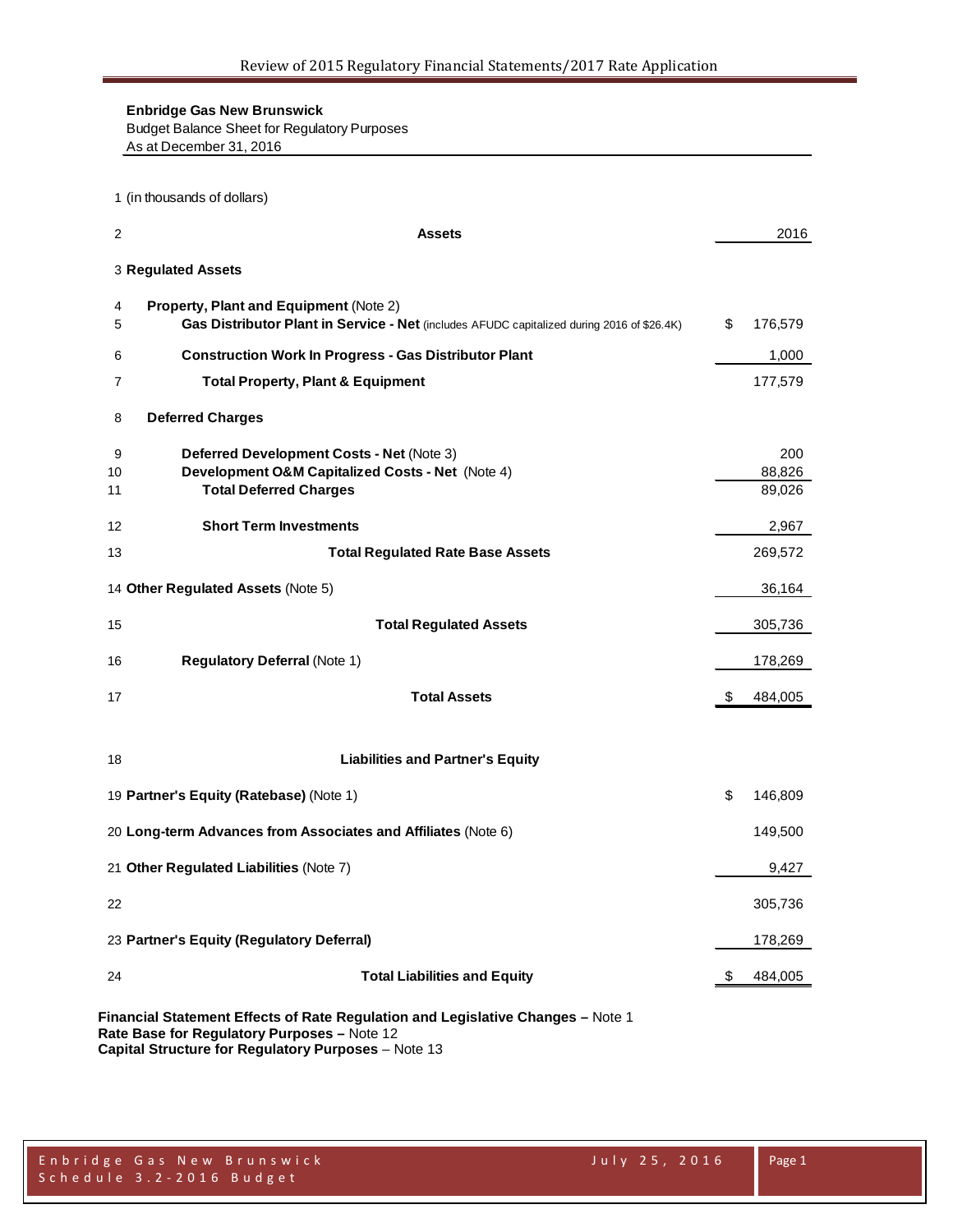Statement of Budgeted Income for Regulatory Purposes For the year ended December 31, 2016

1 (in thousands of dollars)

| 3 Revenue<br><b>Operating Revenue (Note 8)</b><br>4<br>\$<br>Gas distribution<br>44,384<br>5<br>Miscellaneous<br>962<br>6<br><b>Allowance for Funds Used During Construction</b><br>26<br>$\overline{7}$<br>45,372<br><b>Service and Inspections</b><br>8<br>Revenue<br>742<br>9<br>Cost of goods sold<br>(561)<br>10<br>181<br><b>Total Revenue</b><br>45,553<br>11<br>12 Expenses<br><b>Operating Expenses</b><br>13<br>Operating and maintenance (Note 9)<br>12,140<br>14<br>Transportation (net)<br>1,700<br>15<br>Total Operating and maintenance expenses<br>13,840<br>16<br><b>Other Expenses</b><br>500<br>17<br>385<br>Bad debt expense<br>18<br><b>Amortization of Property, Plant and Equipment</b><br>5,709<br>19<br><b>Municipal and Other Taxes</b><br>1,238<br>20<br>Interest on Amounts Due to Associates & Affiliates and Other Interest (Note 10)<br>21<br>7,712<br><b>Amortization of Deferred Development Costs</b><br>2,867<br>22<br>32,251<br>23<br><b>Total Expenses</b><br>24 Income before Extraordinary Items, Regulatory Deferral and Return on Rate Base<br>13,302<br>25 Regulatory Deferral<br>26 Regulated Return on Equity (Note 11)<br>\$<br>13,302 | $\overline{2}$ |  | 2016 |
|-------------------------------------------------------------------------------------------------------------------------------------------------------------------------------------------------------------------------------------------------------------------------------------------------------------------------------------------------------------------------------------------------------------------------------------------------------------------------------------------------------------------------------------------------------------------------------------------------------------------------------------------------------------------------------------------------------------------------------------------------------------------------------------------------------------------------------------------------------------------------------------------------------------------------------------------------------------------------------------------------------------------------------------------------------------------------------------------------------------------------------------------------------------------------------------|----------------|--|------|
|                                                                                                                                                                                                                                                                                                                                                                                                                                                                                                                                                                                                                                                                                                                                                                                                                                                                                                                                                                                                                                                                                                                                                                                     |                |  |      |
|                                                                                                                                                                                                                                                                                                                                                                                                                                                                                                                                                                                                                                                                                                                                                                                                                                                                                                                                                                                                                                                                                                                                                                                     |                |  |      |
|                                                                                                                                                                                                                                                                                                                                                                                                                                                                                                                                                                                                                                                                                                                                                                                                                                                                                                                                                                                                                                                                                                                                                                                     |                |  |      |
|                                                                                                                                                                                                                                                                                                                                                                                                                                                                                                                                                                                                                                                                                                                                                                                                                                                                                                                                                                                                                                                                                                                                                                                     |                |  |      |
|                                                                                                                                                                                                                                                                                                                                                                                                                                                                                                                                                                                                                                                                                                                                                                                                                                                                                                                                                                                                                                                                                                                                                                                     |                |  |      |
|                                                                                                                                                                                                                                                                                                                                                                                                                                                                                                                                                                                                                                                                                                                                                                                                                                                                                                                                                                                                                                                                                                                                                                                     |                |  |      |
|                                                                                                                                                                                                                                                                                                                                                                                                                                                                                                                                                                                                                                                                                                                                                                                                                                                                                                                                                                                                                                                                                                                                                                                     |                |  |      |
|                                                                                                                                                                                                                                                                                                                                                                                                                                                                                                                                                                                                                                                                                                                                                                                                                                                                                                                                                                                                                                                                                                                                                                                     |                |  |      |
|                                                                                                                                                                                                                                                                                                                                                                                                                                                                                                                                                                                                                                                                                                                                                                                                                                                                                                                                                                                                                                                                                                                                                                                     |                |  |      |
|                                                                                                                                                                                                                                                                                                                                                                                                                                                                                                                                                                                                                                                                                                                                                                                                                                                                                                                                                                                                                                                                                                                                                                                     |                |  |      |
|                                                                                                                                                                                                                                                                                                                                                                                                                                                                                                                                                                                                                                                                                                                                                                                                                                                                                                                                                                                                                                                                                                                                                                                     |                |  |      |
|                                                                                                                                                                                                                                                                                                                                                                                                                                                                                                                                                                                                                                                                                                                                                                                                                                                                                                                                                                                                                                                                                                                                                                                     |                |  |      |
|                                                                                                                                                                                                                                                                                                                                                                                                                                                                                                                                                                                                                                                                                                                                                                                                                                                                                                                                                                                                                                                                                                                                                                                     |                |  |      |
|                                                                                                                                                                                                                                                                                                                                                                                                                                                                                                                                                                                                                                                                                                                                                                                                                                                                                                                                                                                                                                                                                                                                                                                     |                |  |      |
|                                                                                                                                                                                                                                                                                                                                                                                                                                                                                                                                                                                                                                                                                                                                                                                                                                                                                                                                                                                                                                                                                                                                                                                     |                |  |      |
|                                                                                                                                                                                                                                                                                                                                                                                                                                                                                                                                                                                                                                                                                                                                                                                                                                                                                                                                                                                                                                                                                                                                                                                     |                |  |      |
|                                                                                                                                                                                                                                                                                                                                                                                                                                                                                                                                                                                                                                                                                                                                                                                                                                                                                                                                                                                                                                                                                                                                                                                     |                |  |      |
|                                                                                                                                                                                                                                                                                                                                                                                                                                                                                                                                                                                                                                                                                                                                                                                                                                                                                                                                                                                                                                                                                                                                                                                     |                |  |      |
|                                                                                                                                                                                                                                                                                                                                                                                                                                                                                                                                                                                                                                                                                                                                                                                                                                                                                                                                                                                                                                                                                                                                                                                     |                |  |      |
|                                                                                                                                                                                                                                                                                                                                                                                                                                                                                                                                                                                                                                                                                                                                                                                                                                                                                                                                                                                                                                                                                                                                                                                     |                |  |      |
|                                                                                                                                                                                                                                                                                                                                                                                                                                                                                                                                                                                                                                                                                                                                                                                                                                                                                                                                                                                                                                                                                                                                                                                     |                |  |      |
|                                                                                                                                                                                                                                                                                                                                                                                                                                                                                                                                                                                                                                                                                                                                                                                                                                                                                                                                                                                                                                                                                                                                                                                     |                |  |      |
|                                                                                                                                                                                                                                                                                                                                                                                                                                                                                                                                                                                                                                                                                                                                                                                                                                                                                                                                                                                                                                                                                                                                                                                     |                |  |      |
|                                                                                                                                                                                                                                                                                                                                                                                                                                                                                                                                                                                                                                                                                                                                                                                                                                                                                                                                                                                                                                                                                                                                                                                     |                |  |      |
|                                                                                                                                                                                                                                                                                                                                                                                                                                                                                                                                                                                                                                                                                                                                                                                                                                                                                                                                                                                                                                                                                                                                                                                     |                |  |      |
|                                                                                                                                                                                                                                                                                                                                                                                                                                                                                                                                                                                                                                                                                                                                                                                                                                                                                                                                                                                                                                                                                                                                                                                     |                |  |      |
|                                                                                                                                                                                                                                                                                                                                                                                                                                                                                                                                                                                                                                                                                                                                                                                                                                                                                                                                                                                                                                                                                                                                                                                     |                |  |      |
|                                                                                                                                                                                                                                                                                                                                                                                                                                                                                                                                                                                                                                                                                                                                                                                                                                                                                                                                                                                                                                                                                                                                                                                     |                |  |      |
|                                                                                                                                                                                                                                                                                                                                                                                                                                                                                                                                                                                                                                                                                                                                                                                                                                                                                                                                                                                                                                                                                                                                                                                     |                |  |      |
|                                                                                                                                                                                                                                                                                                                                                                                                                                                                                                                                                                                                                                                                                                                                                                                                                                                                                                                                                                                                                                                                                                                                                                                     |                |  |      |
|                                                                                                                                                                                                                                                                                                                                                                                                                                                                                                                                                                                                                                                                                                                                                                                                                                                                                                                                                                                                                                                                                                                                                                                     |                |  |      |
|                                                                                                                                                                                                                                                                                                                                                                                                                                                                                                                                                                                                                                                                                                                                                                                                                                                                                                                                                                                                                                                                                                                                                                                     |                |  |      |
|                                                                                                                                                                                                                                                                                                                                                                                                                                                                                                                                                                                                                                                                                                                                                                                                                                                                                                                                                                                                                                                                                                                                                                                     |                |  |      |
|                                                                                                                                                                                                                                                                                                                                                                                                                                                                                                                                                                                                                                                                                                                                                                                                                                                                                                                                                                                                                                                                                                                                                                                     |                |  |      |

**Financial Statement Effects of Rate Regulation and Legislative Changes –** Note 1 **Details of Affiliate Transactions** – Note 14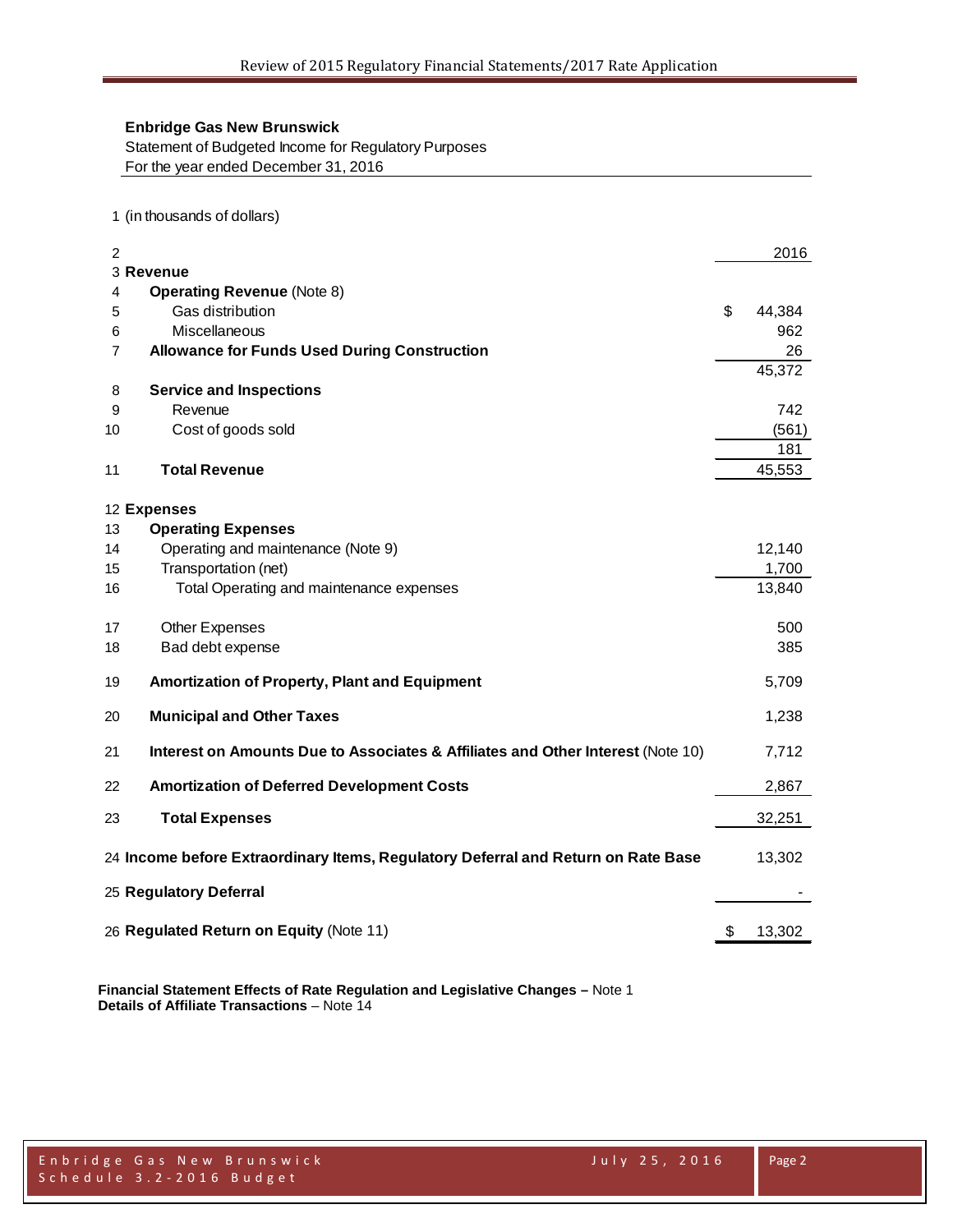Notes to 2016 Budget Regulatory Financial Results For the year ended December 31, 2016

#### Note 1 **Financial Statement Effects of Rate Regulation and Legislative Change**

 The Public Utility's primary business activities are subject to regulation by the New Brunswick Energy and Utilities Board (EUB). The Public Utility follows accounting practices prescribed by its regulator or stipulated in approved ratemaking decisions that are subject to examination and approval by the EUB and are similar to those being used by other enterprises in the gas distribution industry in Canada. Accordingly, the timing and recognition of certain revenues and expenses may differ from that otherwise expected under generally accepted accounting principles (GAAP) applicable to non-regulated operations. The ultimate recoverability of costs incurred is dependent upon the approval of the EUB.

 Rate regulation creates differences between the manner in which the Public Utility accounts for transactions or events and how they would be accounted for if the Public Utility was not subject to rate regulation. The differences in accounting treatment include:

 The EUB permits an "allowance for funds used during construction" (AFUDC) to be included in the rate base. In addition, AFUDC is included in the cost of property, plant and equipment and is depreciated over future periods as part of the total cost of the related asset, based on the expectation that depreciation expense, including the AFUDC component, will be approved for inclusion in future rates. AFUDC for rate-regulated entities includes both an interest component and a cost of equity component. In the absence of rate regulation, GAAP would permit the capitalization of only the interest component. Therefore, the initial set up of the equity component as a capitalized asset and the corresponding revenue recognized during the construction phase would not be recognized nor would the subsequent depreciation of the asset.

 As prescribed by the EUB, the Public Utility does not recognize gains and losses on the sale of Enbridge Utility Gas (EUG) in the statement of income and uses a purchase gas variance account to defer the gain or loss on sale. Non-regulated enterprises would normally account for the gain or loss in the statement of income or comprehensive income.

 Enbridge Inc., on behalf of the Public Utility, maintains a pension plan which provides defined benefit pension benefits to employees. As prescribed by the EUB, contributions made to the plan are expensed as paid, consistent with the recovery of such costs in rates. Under GAAP, pension costs and obligations for defined benefit pension plans are determined using the projected benefit method and are charged to income as services are rendered.

 The Public Utility had been subject to non-traditional regulation which recognized its immature nature. Unlike many similar utilities, the Public Utility's rates were not set on a cost based methodology. Prior to October 1, 2012, the Public Utility's rates were set exclusively based upon a market based methodology, and were based on a targeted savings over alternate fuel for end use customers. This rate setting methodology had been approved by the EUB for use during the development period after which rates are expected to be cost based.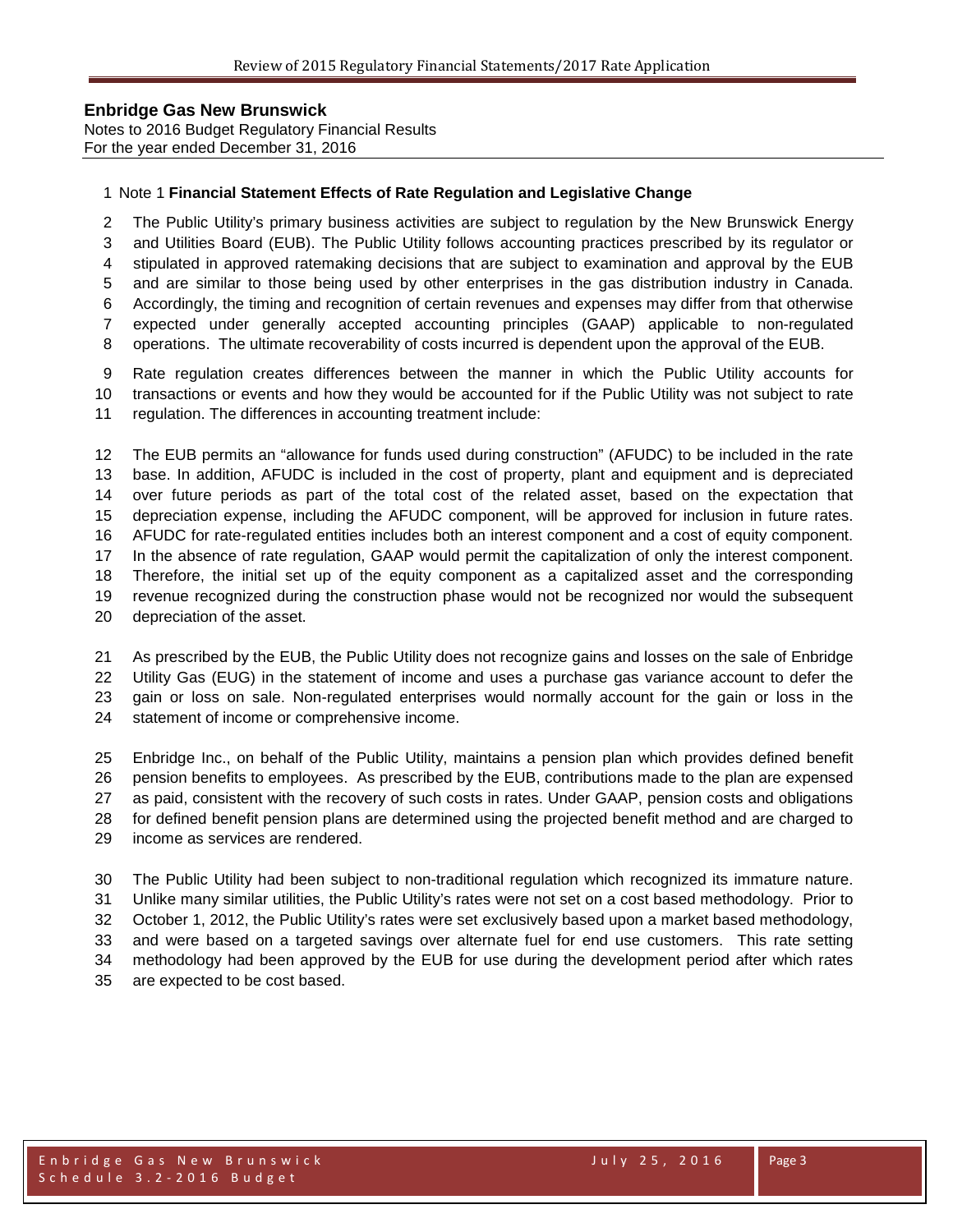Notes to 2016 Budget Regulatory Financial Results For the year ended December 31, 2016

#### Note 1 **Financial Statement Effects of Rate Regulation and Legislative Changes (continued)**

In December 2011, the Province of New Brunswick introduced legislation that outlined new rate classes,

and a new rate setting methodology for the Public Utility. The legislation subsequently received

 proclamation on January 18, 2012, with supporting Rates and Tariffs Regulation being filed April 16, 2012.

- The legislation noted above also provided direction with regards to the regulatory deferral account, which
- the EUB had historically approved to capture the difference between the Public Utility's regulated
- revenues and its revenue requirement, which non-regulated enterprises would not recognize. Based on
- the legislative changes, the Public Utility is no longer permitted to depreciate, amortize, earn a return on,
- or otherwise consider the regulatory deferral account when calculating its revenue requirement. In
- response to this legislation the Public Utility has not considered the deferral account for the purpose of
- establishing the revenue requirement. However, it will remain as an asset on Enbridge Gas New

Brunswick's balance sheet as it remains an asset of the Public Utility for regulatory purposes. Similarly,

the capital structure associated with the regulatory deferral account will also remain on the balance

sheet, however, the debt and equity associated with the regulatory deferral account are not considered

when calculating the allowed rate of return for the Public Utility.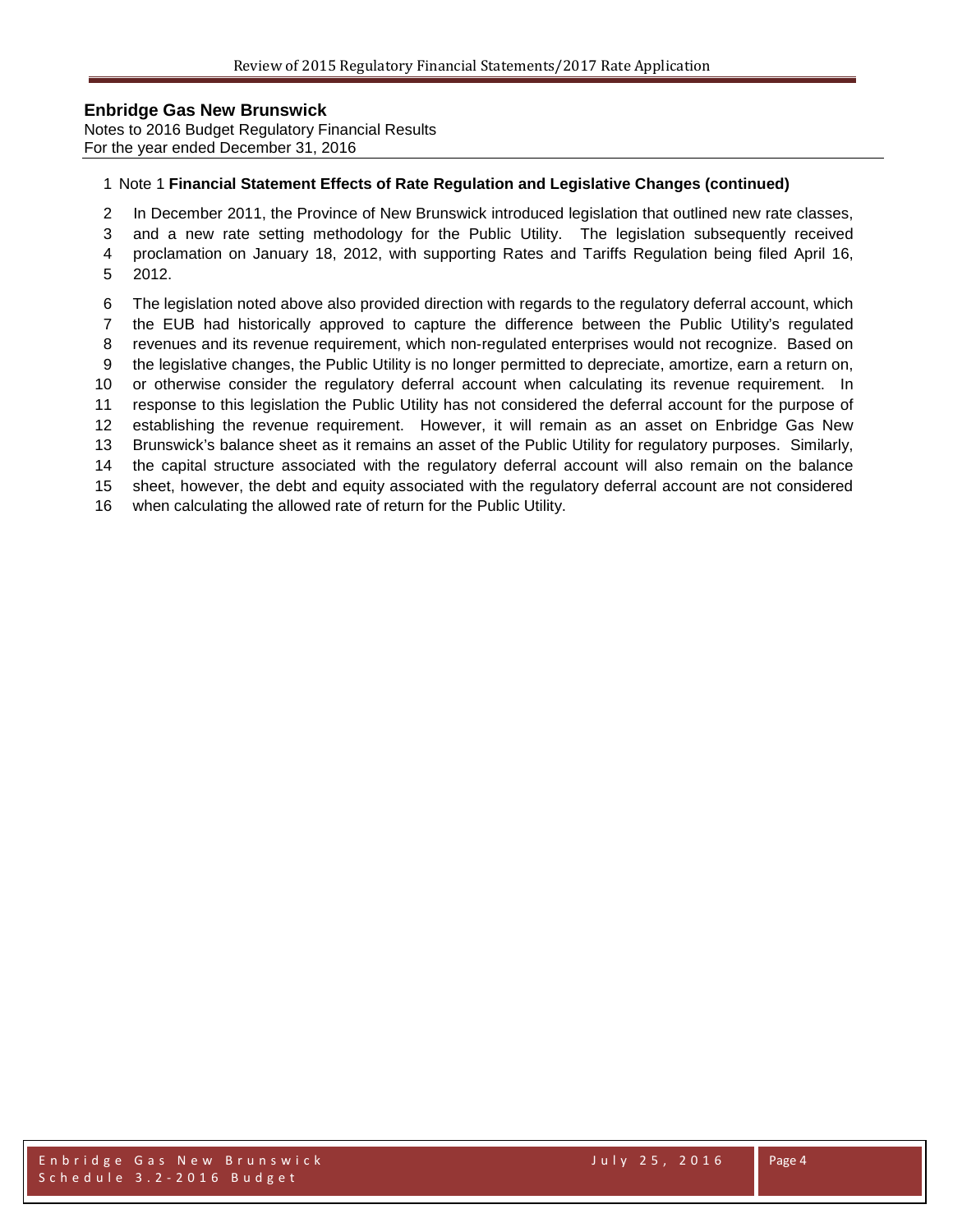Notes to 2016 Budget Regulatory Financial Results For the year ended December 31, 2016

(in thousands of dollars)

#### Note 2 **Property, Plant & Equipment**

| 1  |                                   |               |                    | 2016            |              |
|----|-----------------------------------|---------------|--------------------|-----------------|--------------|
| 2  |                                   |               | <b>Accumulated</b> | <b>Net Book</b> | Rates of     |
| 3  |                                   | Cost          | Amortization       | Value           | Amortization |
| 4  | Property, plant & equipment       |               |                    |                 |              |
| 5  | <b>General Plant</b>              |               |                    |                 |              |
|    | Computer Hardware & Software      | \$<br>3,467   | (2,783)            | 684             | 8.87%, 2.6%, |
| 6  |                                   |               |                    |                 | 4.96%        |
| 7  | Tools and Work Equipment          | 1,686         | (980)              | 706             | 14.53%       |
| 8  | Office Furniture and Equipment    | 487           | (260)              | 227             | 6.41%        |
| 9  | <b>Transportation Equipment</b>   | 1,876         | (1, 227)           | 649             | 6.32%        |
| 10 | Incentives                        | 336           | (137)              | 199             | 20.00%       |
| 11 | Leasehold Improvements            | 794           | (474)              | 320             | 1            |
| 12 | Subtotal                          | 8,646         | (5,861)            | 2,785           |              |
| 13 | <b>Distribution Plant</b>         |               |                    |                 |              |
| 14 | Land                              | 375           |                    | 375             |              |
| 15 | Rights of way and easements       | 189           |                    | 189             |              |
| 16 | <b>Distribution Mains</b>         | 127,356       | (29, 586)          | 97,770          | 1.64%        |
| 17 | <b>Street Services</b>            | 65,291        | (17, 810)          | 47,481          | 1.74%        |
| 18 | Meters and Regulators             | 23,738        | (5,609)            | 18,129          | 7.63%        |
| 19 | <b>Stations</b>                   | 16,196        | (6, 346)           | 9,850           | 2.82%        |
| 20 | Subtotal                          | 233,145       | (59,351)           | 173,794         |              |
| 21 | Total plant in service            | 241,791       | (65, 212)          | 176,579         |              |
| 22 | Construction work in progress     | 1,000         |                    | 1,000           |              |
| 23 | Total property, plant & equipment | \$<br>242,791 | \$<br>(65,212)     | \$<br>177,579   |              |

1 - Amortized over the term of the related leases.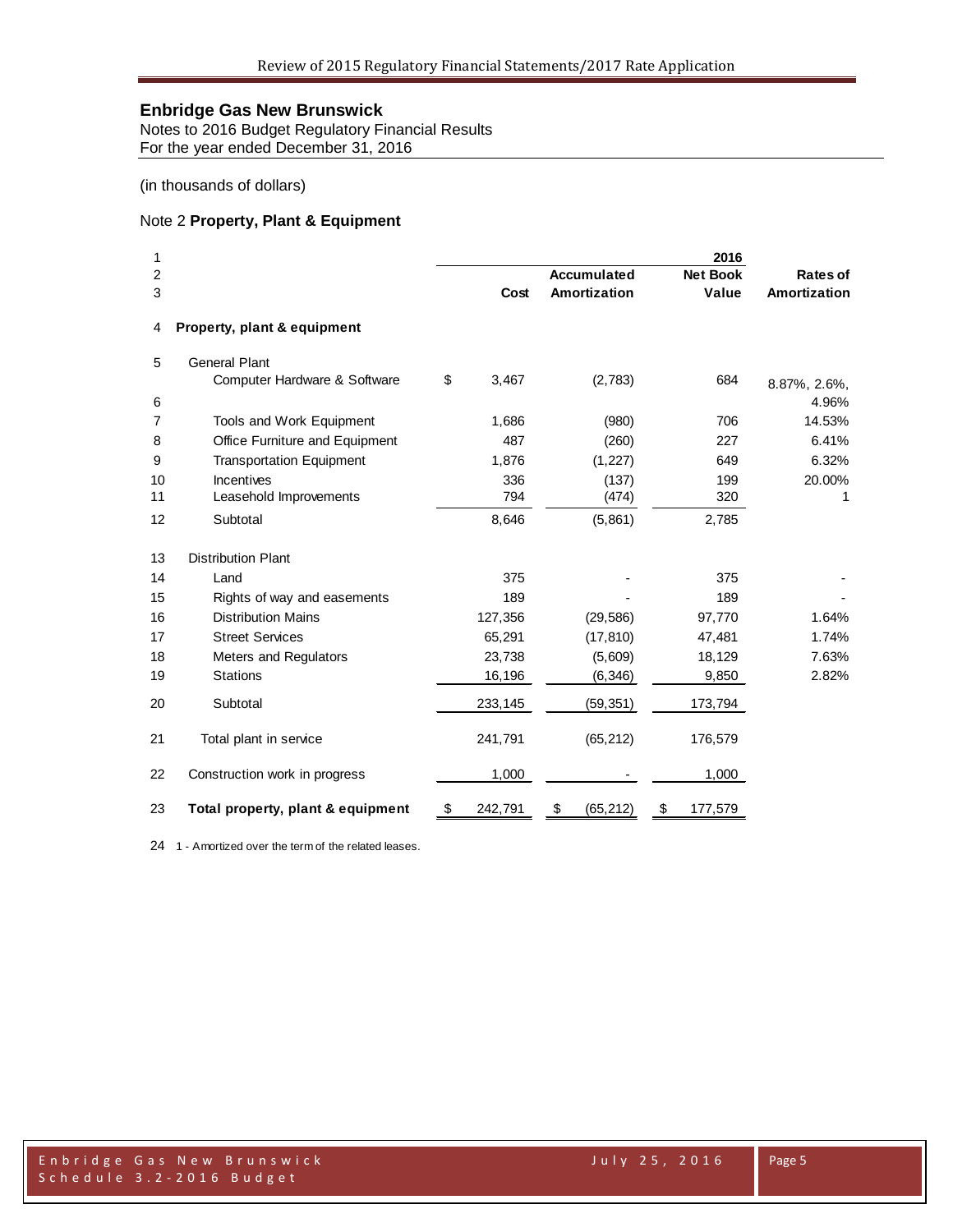Notes to 2016 Budget Regulatory Financial Results For the year ended December 31, 2016

(in thousands of dollars)

#### Note 3 **Deferred Development Costs - Net**

|        |                                       |       |   |                             |    | 2016                     |
|--------|---------------------------------------|-------|---|-----------------------------|----|--------------------------|
| 2<br>3 |                                       | Cost  |   | Accumulated<br>Amortization |    | <b>Net Book</b><br>Value |
| 4      | Franchise fee                         | 1,500 | S | (1,300)                     | \$ | 200                      |
| 5.     | Total deferred development costs, net | 1.500 | S | (1, 300)                    | S  | 200                      |

#### Note 4 **Development O&M Capitalized Costs – Net**

| 6               |                                              |         |              |                    | 2016            |
|-----------------|----------------------------------------------|---------|--------------|--------------------|-----------------|
|                 |                                              |         |              | <b>Accumulated</b> | <b>Net Book</b> |
|                 |                                              | Cost    | Amortization |                    | Value           |
|                 |                                              |         |              |                    |                 |
| 9               | Development O&M capitalized costs            | 114.952 |              | (26,126)           | 88,826          |
|                 |                                              |         |              |                    |                 |
| 10 <sup>1</sup> | Total development O&M capitalized costs, net | 114.952 | S            | (26,126)           | 88,826          |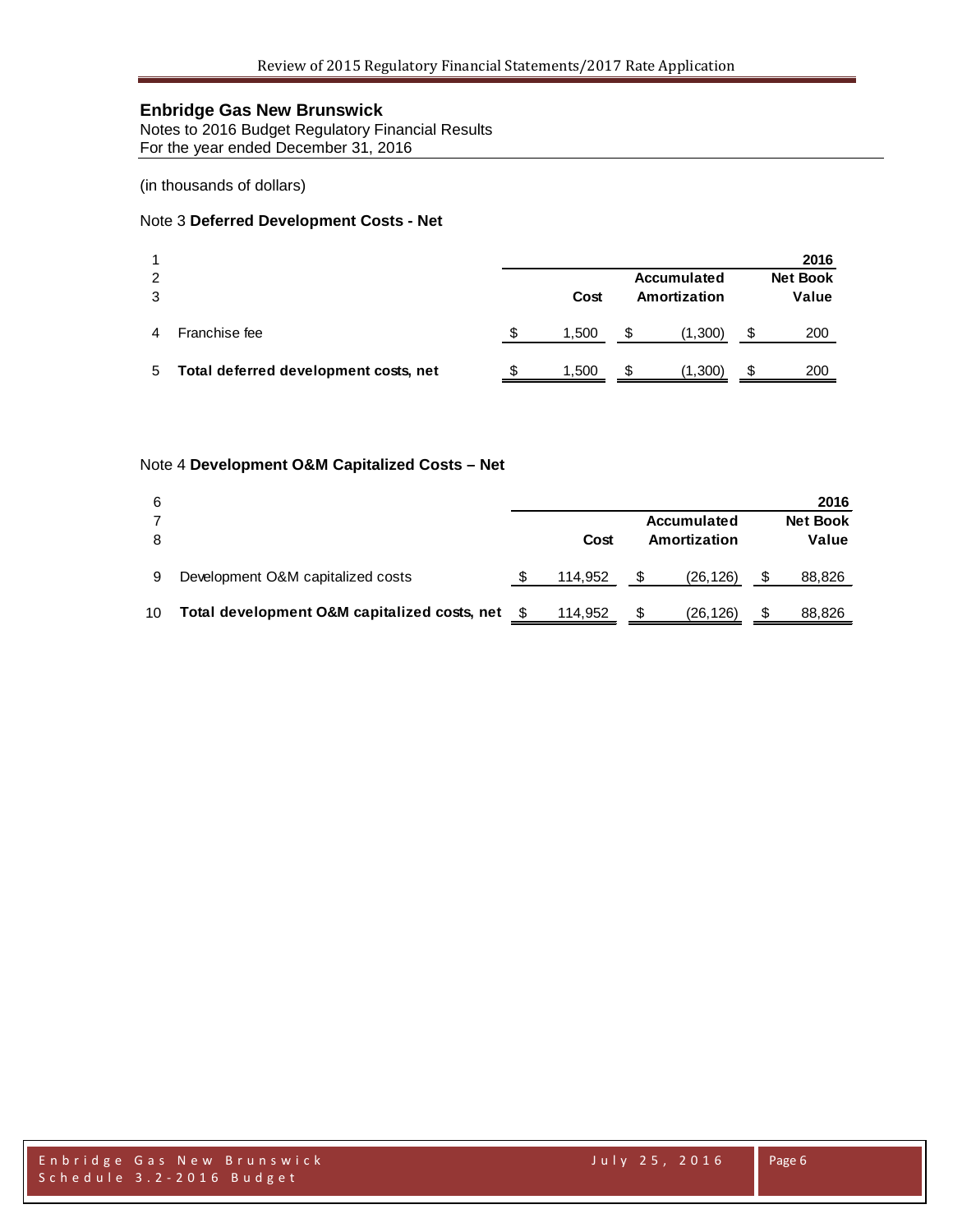Notes to 2016 Budget Regulatory Financial Results For the year ended December 31, 2016

(in thousands of dollars)

#### Note 5 **Other Regulated Assets**

|   |                                |   | 2016   |
|---|--------------------------------|---|--------|
| 2 | Cash, & Short Term Investments | S | 21,727 |
| 3 | Accounts Receivable            |   | 11,217 |
| 4 | Long term receivable           |   | 2,132  |
| 5 | Inventory                      |   | 1,088  |
|   |                                |   | 36,164 |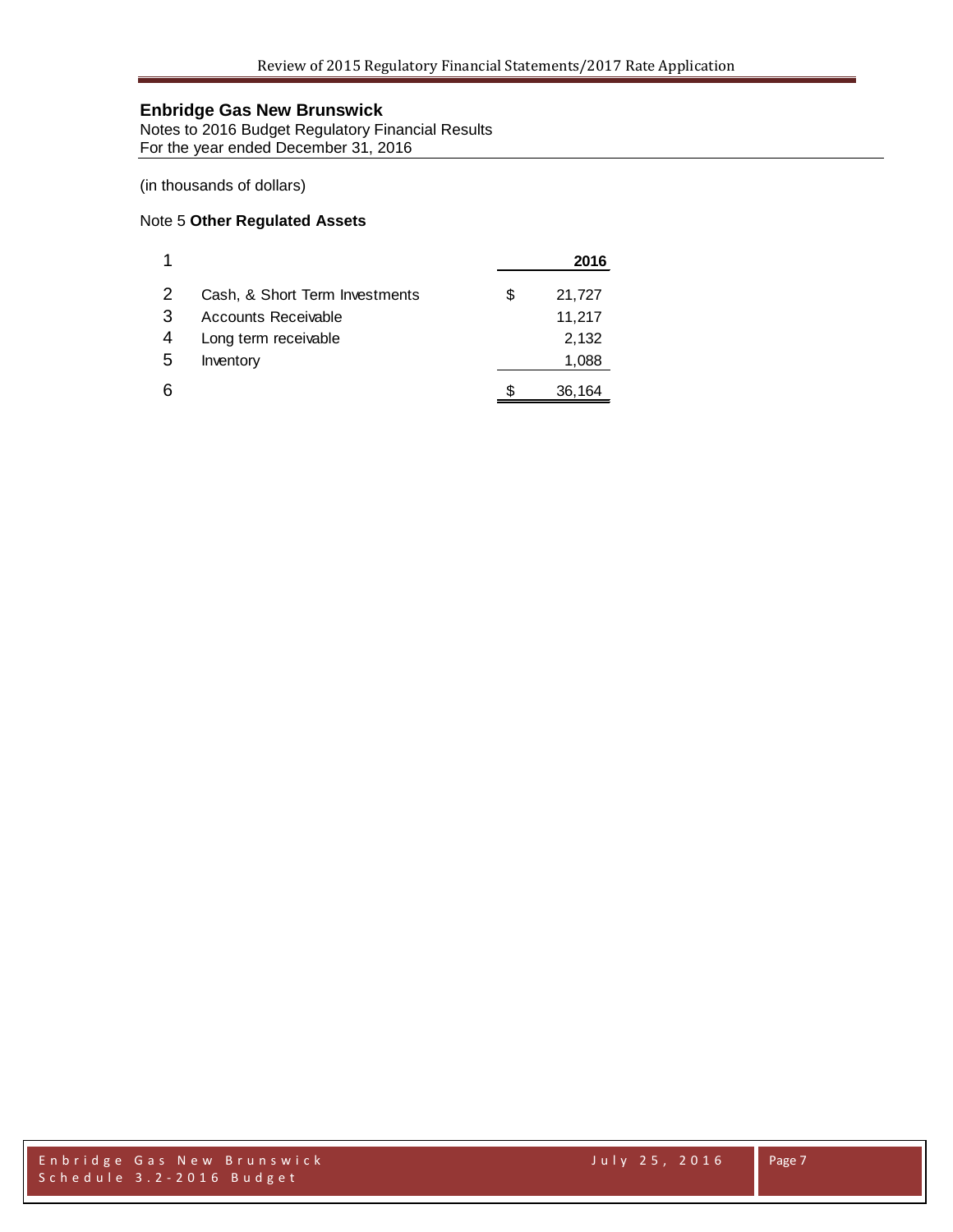Notes to 2016 Budget Regulatory Financial Results For the year ended December 31, 2016

(in thousands of dollars)

#### Note 6 **Long-term Advances from Associates and Affiliates**

|                |                                |                   |                      |               |               | 2016                |           |
|----------------|--------------------------------|-------------------|----------------------|---------------|---------------|---------------------|-----------|
| 2              |                                |                   |                      |               |               | <b>Cost of Debt</b> |           |
| 3              |                                | <b>Issue Date</b> | <b>Maturity Date</b> | <b>Amount</b> | Enbridge Inc. | <b>EGNB</b>         | Regulated |
| $\overline{4}$ | <b>Promissory Note</b>         | 12-Dec-12         | 20-Dec-17            | 20,000        | 5.54%         | 5.85%               | 6.54%     |
| 5              | <b>Promissory Note</b>         | 12-Dec-12         | $9$ -Dec-19          | 15,000        | 4.63%         | 5.63%               | 5.63%     |
| 6              | Promissory Note                | 12-Dec-12         | 30-Dec-21            | 14,000        | 3.50%         | 4.50%               | 4.50%     |
| $\overline{7}$ | <b>Promissory Note</b>         | $8 - Jan - 13$    | 8-Jan-20             | 7,500         | 3.67%         | 4.67%               | 4.67%     |
| 8              | <b>Promissory Note</b>         | 24-Feb-14         | 26-Feb-18            | 25,000        | 4.16%         | 5.16%               | 5.16%     |
| 9              | Promissory Note                | 24-Mar-14         | 24-Mar-17            | 5,000         | 3.69%         | 4.69%               | 4.69%     |
| 10             | <b>Promissory Note</b>         | 29-Dec-14         | 28-Dec-18            | 21,000        | 3.72%         | 4.72%               | 4.72%     |
| 11             | Promissory Note                | 30-Mar-15         | 29-Mar-19            | 6,000         | 3.45%         | 4.45%               | 4.45%     |
| 12             | Promissory Note                | 15-Sep-15         | 15-Sep-19            | 18,000        | 3.84%         | 4.84%               | 4.84%     |
| 13             | Promissory Note                | 15-Sep-15         | 15-Sep-20            | 18,000        | 4.23%         | 5.23%               | 5.23%     |
| 14             | Total long-term advances       |                   |                      |               |               |                     |           |
| 15             | from associates and affiliates |                   |                      | \$<br>149,500 | 4.17%         | 5.08%               | 5.17%     |

The cost of debt of EGNB is limited to the actual borrowing rate of Enbridge Inc. plus 1%.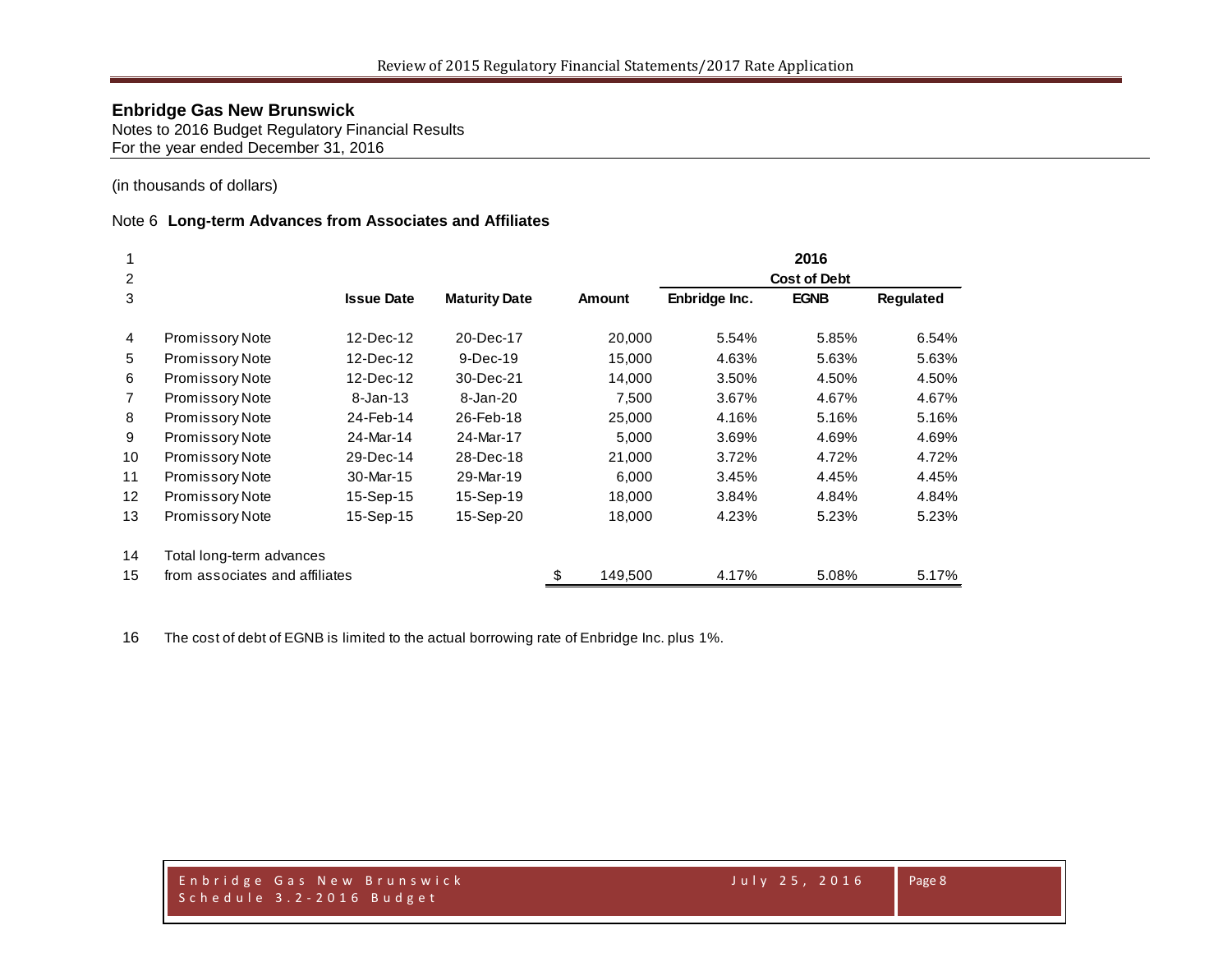Notes to 2016 Budget Regulatory Financial Results For the year ended December 31, 2016

(in thousands of dollars)

#### Note 7 **Other Regulated Liabilities**

|   |                                                |   | 2016  |
|---|------------------------------------------------|---|-------|
|   | Due to affiliated companies                    | S |       |
|   | <b>Accounts Payable</b>                        |   | 3,413 |
|   | Long Term Payables                             |   | 1,703 |
| 5 | Long Term Deferred Post Employment Liabilities |   | 4,311 |
| 6 |                                                |   | 9.427 |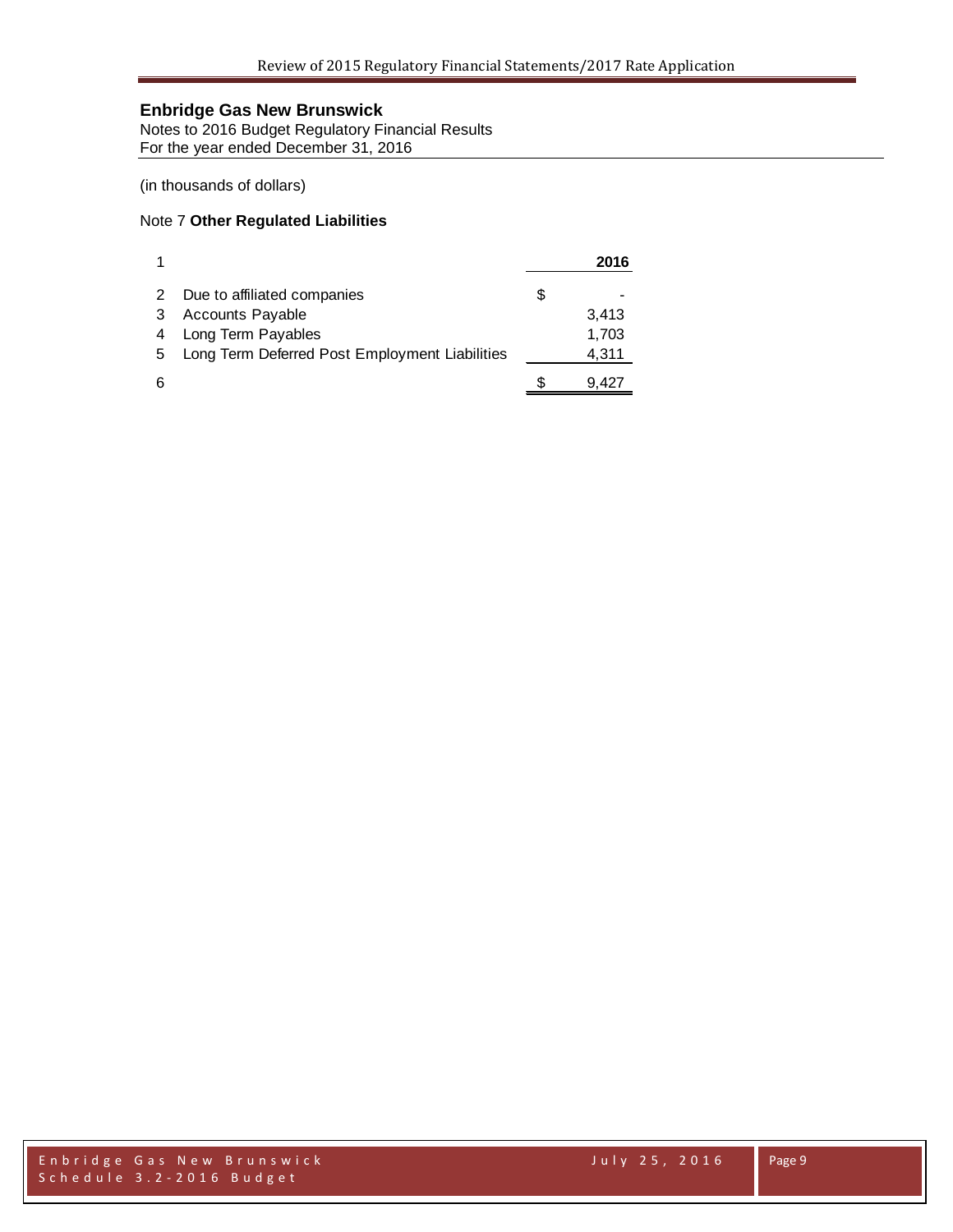Notes to 2016 Budget Regulatory Financial Results For the year ended December 31, 2016

(in thousands of dollars)

#### Note 8 **Operating Revenue**

## **a. Gas Distribution**

| 1      |                                            | 2016 |                |        |                                     |  |  |
|--------|--------------------------------------------|------|----------------|--------|-------------------------------------|--|--|
| 2<br>3 |                                            |      | <b>Revenue</b> |        | <b>Customers Throughput</b><br>TJs. |  |  |
| 4      | <b>Small General Service (SGS)</b>         |      | 6,163          | 8,195  | 606                                 |  |  |
| 5      | Mid-General Service (MGS)                  |      | 12,319         | 3,213  | 1,091                               |  |  |
| 6      | Large General Service (LGS)                |      | 11,906         | 427    | 1,306                               |  |  |
| 7      | <b>Contract General Service (CGS)</b>      |      | 6,753          | 102    | 998                                 |  |  |
| 8      | Industrial Contract General Service (ICGS) |      | 7,062          | 9      | 1,973                               |  |  |
| 9      | Off-Peak Service (OPS)                     |      | 181            | 16     | 28                                  |  |  |
| 10     | Total                                      |      | 44.384         | 11,962 | 6,002                               |  |  |
|        |                                            |      |                |        |                                     |  |  |

11 1 Terajoule (TJ) = 1,000 Gigajoules (GJ)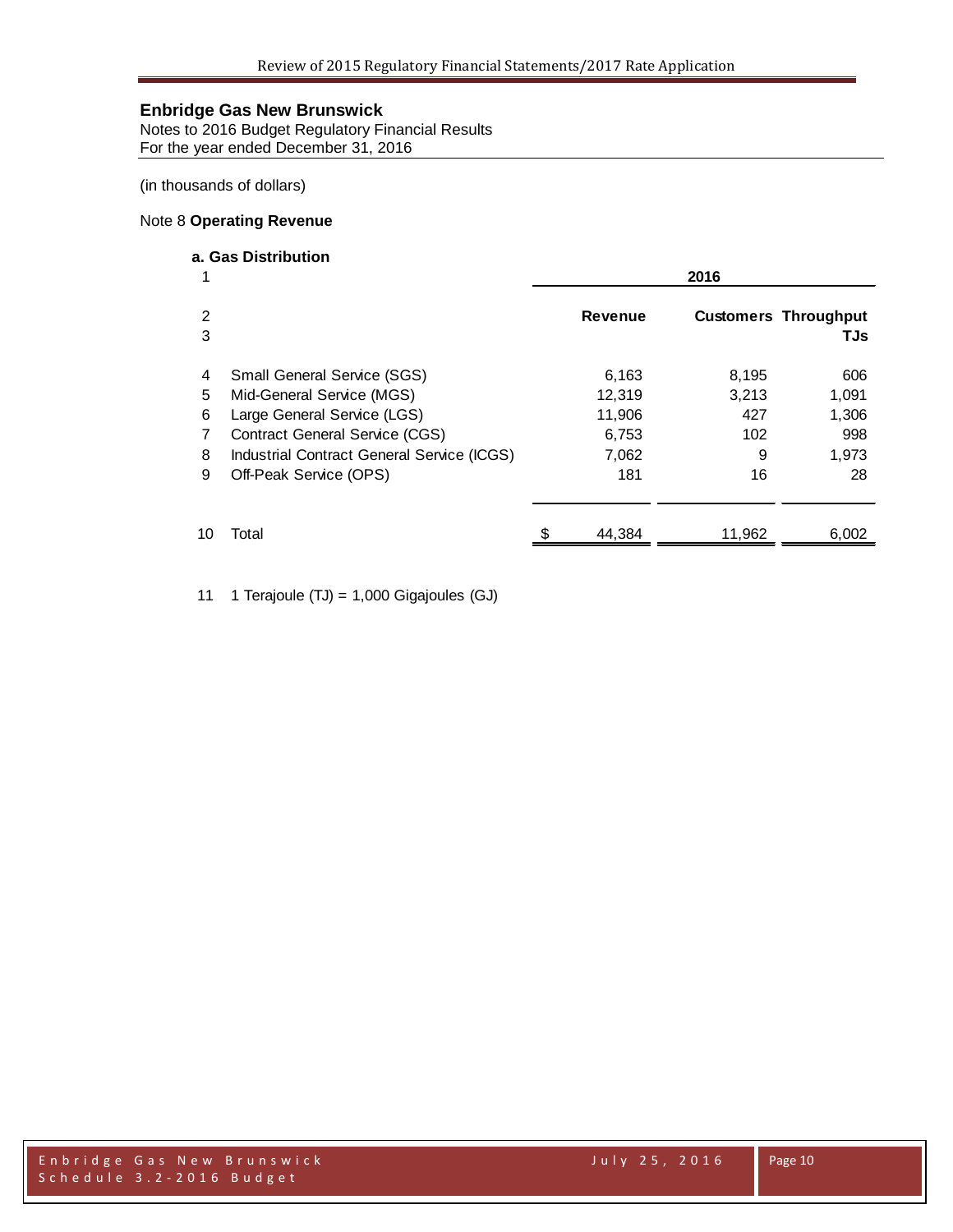Notes to 2016 Budget Regulatory Financial Results For the year ended December 31, 2016

(in thousands of dollars)

#### Note 8 **Operating Revenue (continued)**

## **b. Miscellaneous**

|   |                                                               | 2016       |
|---|---------------------------------------------------------------|------------|
| 3 | 2 Agent billing and collection<br>Other miscellaneous revenue | 192<br>770 |
|   | 4 Total miscellaneous                                         | 962        |

#### 5 **Details of Agent Billing and Collection Revenue**

| 6  | (in dollars)                               |               |
|----|--------------------------------------------|---------------|
|    |                                            | 2016          |
| 8  | Small General Service (SGS)                | 124,554<br>S. |
| 9  | Mid-General Service (MGS)                  | 50,219        |
| 10 | Large General Service (LGS)                | 13,874        |
| 11 | <b>Contract General Service (CGS)</b>      | 2,482         |
| 12 | Industrial Contract General Service (ICGS) | 339           |
|    | 13 Off-Peak Service (OPS)                  | 702           |
|    |                                            |               |
| 14 | Total agent billing and collection revenue | 192,170       |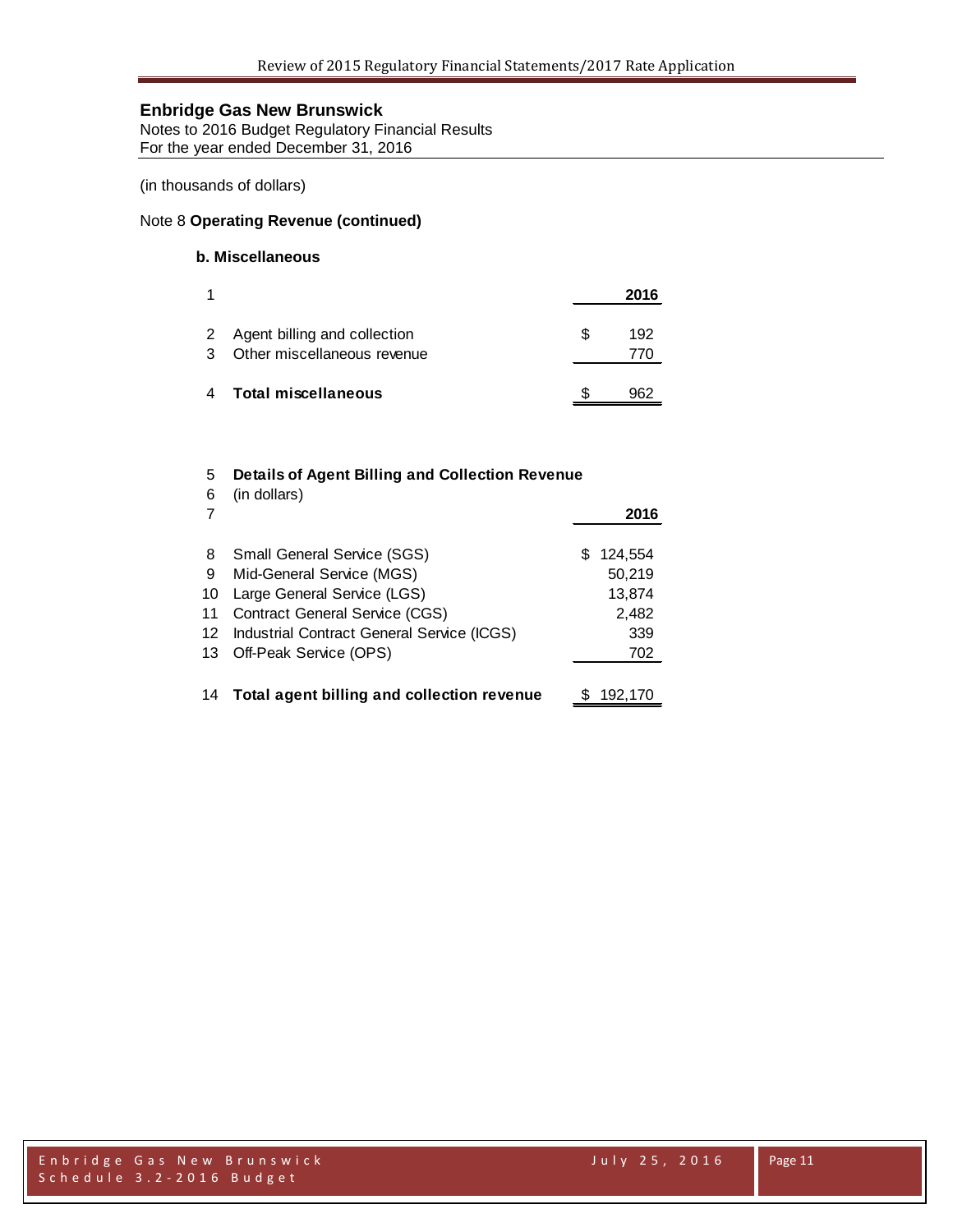Notes to 2016 Budget Regulatory Financial Results For the year ended December 31, 2016

(in thousands of dollars)

#### Note 9 **Operating and Maintenance Expenses**

| 1 |                                              | 2016         |
|---|----------------------------------------------|--------------|
|   |                                              |              |
| 2 | Corporate management                         | \$<br>1,075  |
| 3 | Corporate administration                     | 426          |
| 4 | Financial reporting                          | 1,231        |
| 5 | Information technology                       | 1,538        |
| 6 | Regulatory & upstream                        | 1,140        |
| 7 | Sales & marketing                            | 1,272        |
| 8 | Distribution & maintenance                   | 5,195        |
| 9 | Customer care                                | 1,264        |
|   | 10 Human resources                           | 2,484        |
|   | 11 Gas transportation and related activities | 1,700        |
|   |                                              |              |
|   | 12 Total prior to capitalization             | 17,325       |
|   | 13 Property, plant & equipment               | 3,485        |
|   |                                              |              |
|   | 14 Total capitalized                         | 3,485        |
|   | 15 Total expense                             | \$<br>13,840 |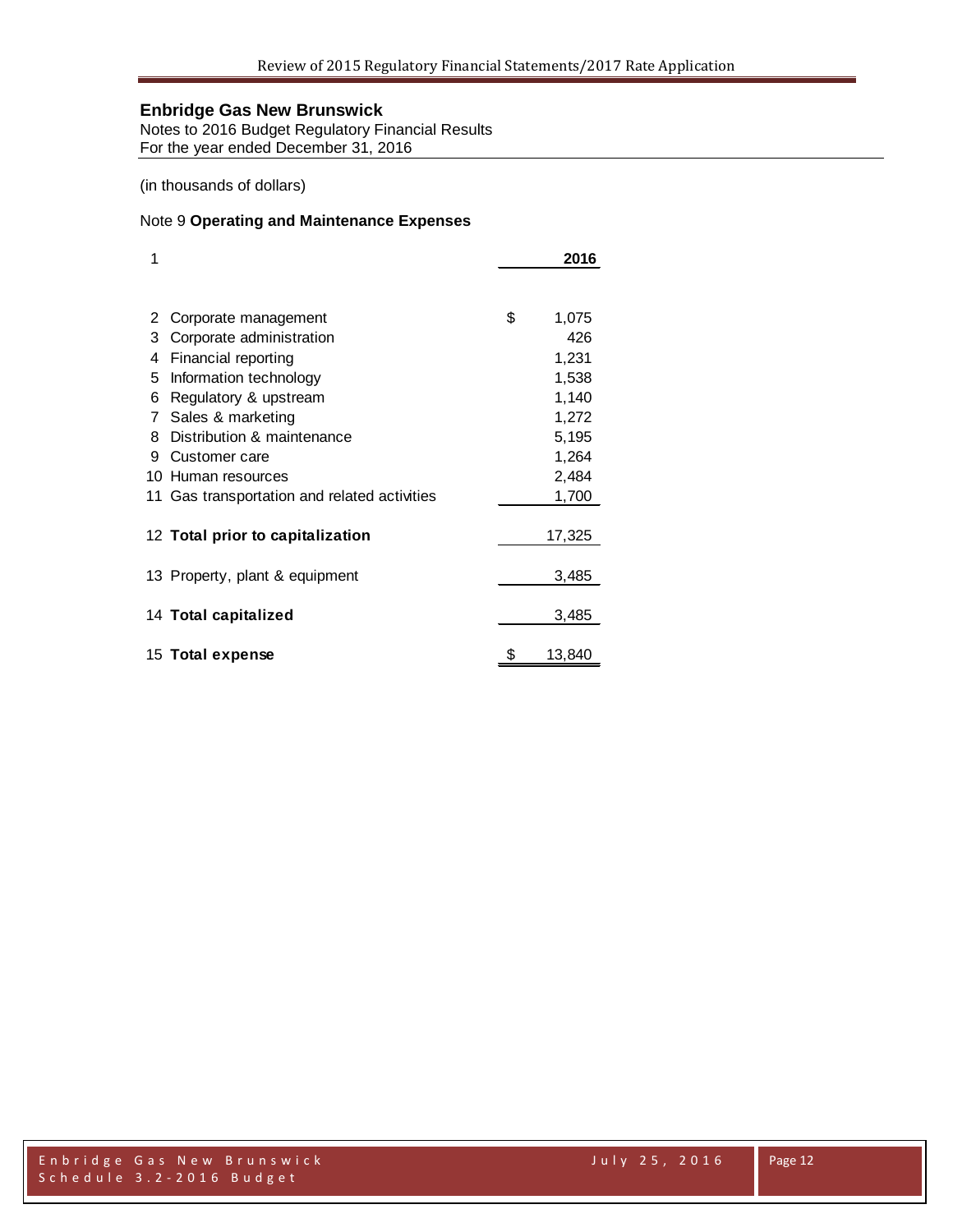Notes to 2016 Budget Regulatory Financial Results For the year ended December 31, 2016

#### (in thousands of dollars)

#### Note 10 **Interest on Amounts Due to Associates & Affiliates and Other Interest**

|                                                                                                      |      | 2016        |
|------------------------------------------------------------------------------------------------------|------|-------------|
| Interest on long-term debt<br>3 AIDC - allowance for funds used during construction (debt component) |      | 7.702<br>10 |
| Total interest on amounts due to associates & affiliates and other interest                          | - \$ | 7.712       |

#### Note 11 **Regulated Return on Equity**

| 5 |                                                                        | 2016   |
|---|------------------------------------------------------------------------|--------|
| 6 | Regulated return on equity                                             | 13.289 |
|   | Disallowed return as per Matter 306                                    | (4)    |
| 8 | AEDC - allowance for funds used during construction (equity component) |        |
| 9 | Total regulated return on equity                                       | 13.302 |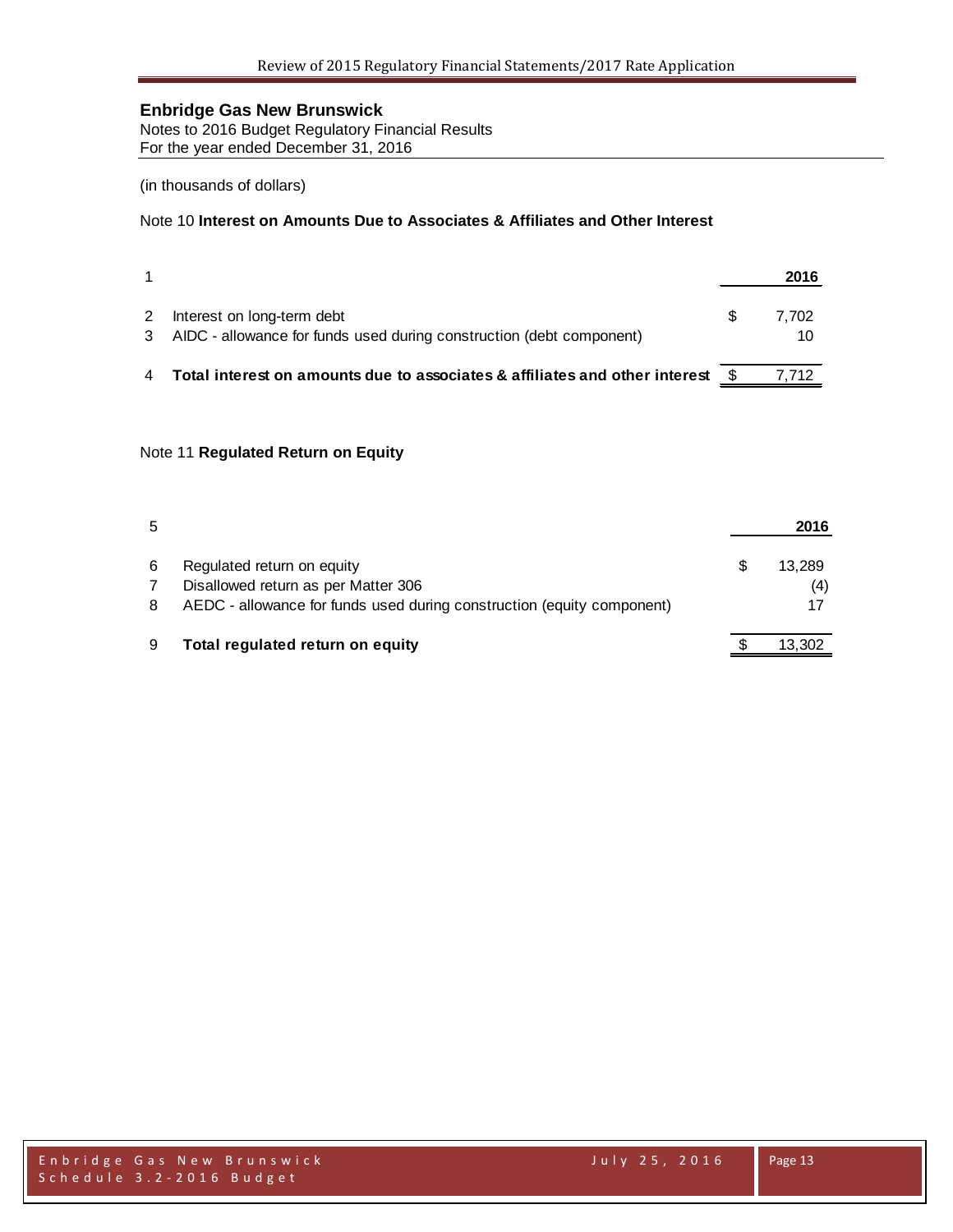Notes to 2016 Budget Regulatory Financial Results For the year ended December 31, 2016

#### (in thousands of dollars)

#### Note 12 **Rate Base for Regulatory Purposes**

| 1                             |                                                                      |    | 2016                            |  |  |  |  |  |  |
|-------------------------------|----------------------------------------------------------------------|----|---------------------------------|--|--|--|--|--|--|
| 2 Property, plant & equipment |                                                                      |    |                                 |  |  |  |  |  |  |
| 3<br>4<br>5                   | Cost<br>Accumulated amortization<br>Net                              | \$ | 241,791<br>(65, 212)<br>176,579 |  |  |  |  |  |  |
|                               | 6 Deferred charges                                                   |    |                                 |  |  |  |  |  |  |
| 7<br>8<br>9                   | Franchise fee, at cost<br>Accumulated amortization<br>Net            |    | 1,500<br>(1, 300)<br>200        |  |  |  |  |  |  |
| 10<br>11<br>12                | Development O&M capitalized costs<br>Accumulated amortization<br>Net |    | 114,952<br>(26,126)<br>88,826   |  |  |  |  |  |  |
| 13<br>14                      | Deferral account<br>Net                                              |    |                                 |  |  |  |  |  |  |
| 15                            | <b>Total deferred charges</b>                                        |    | 89,026                          |  |  |  |  |  |  |
| 16                            | <b>Term deposit</b>                                                  |    | 2,967                           |  |  |  |  |  |  |
| 17                            | <b>Working capital allowance</b>                                     |    | 1,146                           |  |  |  |  |  |  |
| 18                            | <b>Total rate base</b>                                               | \$ | 269,718                         |  |  |  |  |  |  |
| 19                            | Average rate base                                                    | \$ | 270,912                         |  |  |  |  |  |  |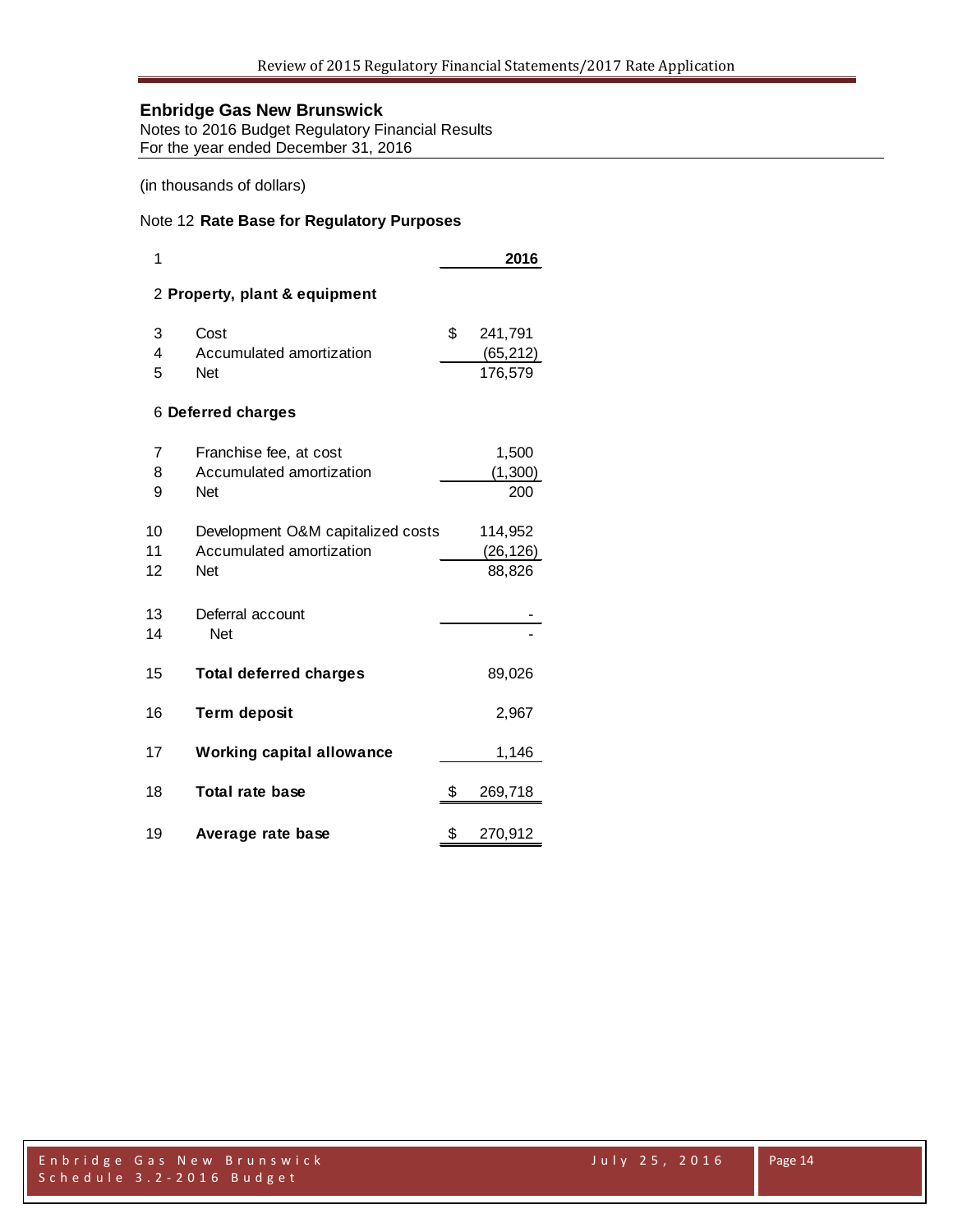Notes to 2016 Budget Regulatory Financial Results For the year ended December 31, 2016

(in thousands of dollars)

#### Note 13 **Capital Structure for Regulatory Purposes**

|         |                          | 2016                     |
|---------|--------------------------|--------------------------|
| 2       | <b>Capital structure</b> |                          |
| -3<br>4 | Long-term debt<br>Equity | \$<br>149,500<br>146,809 |
| 5       | Total                    | \$<br>296,309            |

#### **Capital structure percentage**

| 7 Long-term debt | 50.45%  |
|------------------|---------|
| 8 Equity         | 49.55%  |
| 9 Total          | 100.00% |

#### **Capital structure average percentage for regulatory purposes**

| 11 Long-term debt | 55.00%  |
|-------------------|---------|
| 12 Equity         | 45.00%  |
| 13 Total          | 100.00% |

#### **Weighted cost of capital for regulatory purposes**

| 15 Long-term debt | 2.84% |
|-------------------|-------|
| 16 Equity         | 4.91% |
| 17 Total          | 7.75% |